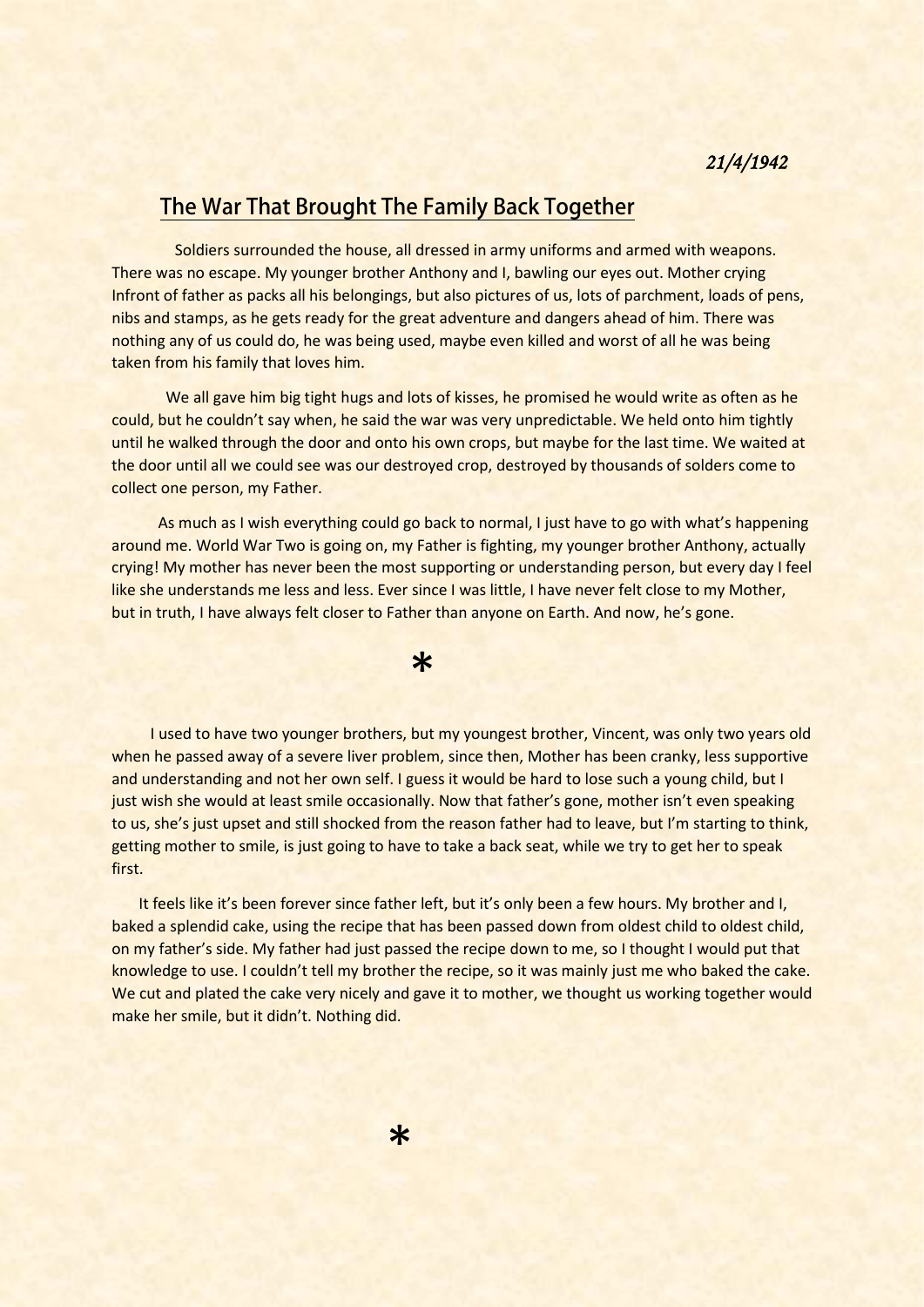*Minuets felts like hours, hours felt like days, days felt like months. It's now the 29<sup>th</sup>/04/1942, time* has done the opposite of flown, the eight days that have passed, have felt longer than a hundred centuries, nothing intriguing has happened since Father left, well we did write Father a letter, but he might not reply seeing that it's a World War, and no one knows where the soldiers are going to go, or when they are going to go there. Anthony and I wished and wished and wished that we would get a reply, but seven days have passed and we haven't received anything *yet*.

 Have you ever felt so nervous and excited when you hear the annoying postman *buffeting* on the door?

I never have, though I guess that's because there's never anything for me, but today I had a very firm feeling that the telegram or letter actually might be for me or for all of us. Anthony and I took a deep breath before swinging the door open causing the postman to freeze half-knock. The postman handed us an odd shade of yellow telegram, bowed his head ever so slightly and turned and walked away. Anthony shut the door behind him as we rushed inside, eager to open the telegram. Mother called down to us from upstairs, *'Don't open anything until I come down.'* 

We immediately obeyed seeing as if we didn't, we both knew we were practically asking for an hour lecture, (Mother would speak only for those.) As Mother walked down the stairs, it felt like days had passed, but as soon as Mother was down, she motioned for us to open the telegram which was almost singing to us to rip it open. I had to let Anthony open it to stop me ripping it open, (which I would've done but I really didn't want an hour lecture from Mother!) As Anthony *unsealed* the letter, suddenly got this feeling it wasn't a happy telegram, but I locked the thought up in my head, I couldn't bear any bad news. Thankfully it was Anthony who first read the telegram, but as he first scanned the page, he shouted, *'What does MIA mean?'*

I was first to react, I snatched the telegram of him, I read the letter eight times before realising what it meant, *Father was missing, maybe dead.*

 Days passed as if each day was longer than the last, we were all shocked, Mother comes out of her room only to cook, clean, and eat. It was torturing. Anthony cried and cried and cried as soon as he learnt what MIA stood for.

## *'At least he might not be dead,'* Anthony had said, '*But he might be.'*

Knowing Father might be dead, it was as if there was a sadness blanket on top of the house, keeping us all captive in sadness. Letters from family arrived day after day expressing their grief. All the letters basically all said the same thing. We were starting to get sick of it. Strangely enough, we received another telegram that Anthony thought was another letter, so he threw it out while collecting the post one morning, but when I was throwing out the rubbish I noticed it and took it out. I asked Anthony what it was, Anthony simply said it was another letter, but I knew it was more than that.

 I called Mother explaining that there was another yellow telegram, for this she actually came down, and in a hurry too. Again, she didn't speak but motioned for us to open it, but quickly. Anthony handed it to Mother and said she should read it first. *Killed In Action.*